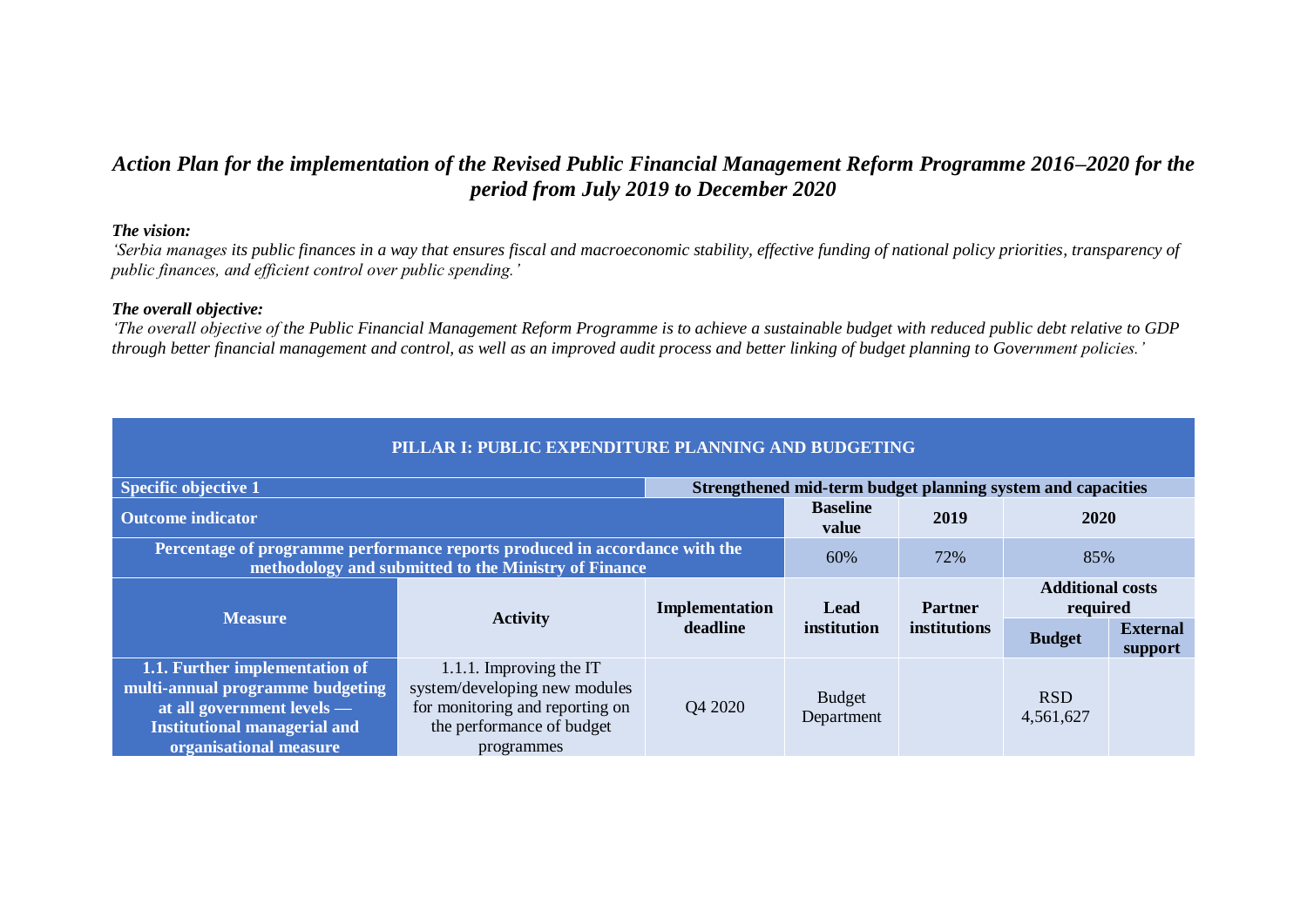|                                                                                                       | 1.1.2 Training on budget<br>preparation and performance<br>reporting                                                                                                             | Q4 2020 |                          |           | <b>RSD</b><br>321,300     |  |
|-------------------------------------------------------------------------------------------------------|----------------------------------------------------------------------------------------------------------------------------------------------------------------------------------|---------|--------------------------|-----------|---------------------------|--|
|                                                                                                       | 1.1.3. Development of medium-<br>term plans in accordance with the<br>RS Planning System Law and the<br>Decree on the methodology for<br>the preparation of medium-term<br>plans | Q4 2020 | Ministry of<br>Finance   | <b>PA</b> |                           |  |
|                                                                                                       | 1.2.1. Alignment of the Capital<br>Projects Decree and the<br>legislative framework with the<br>new methodology                                                                  | Q4 2019 | Ministry of<br>Finance   |           | $\mathbf{0}$              |  |
| 1.2. Improving public investment<br>planning — Institutional managerial<br>and organisational measure | 1.2.2. Preparing and setting up<br>PIMIS (the new Information<br>System that will help manage<br>public investment)                                                              | Q3 2020 | <b>Fiscal Risk</b>       |           | <b>RSD</b><br>102,000,000 |  |
|                                                                                                       | 1.2.3. Capacity strengthening<br>within the Ministry of Finance in<br>order to implement the new<br>public investment management<br>methodology                                  | Q3 2020 | Monitoring<br>Department |           | $\overline{0}$            |  |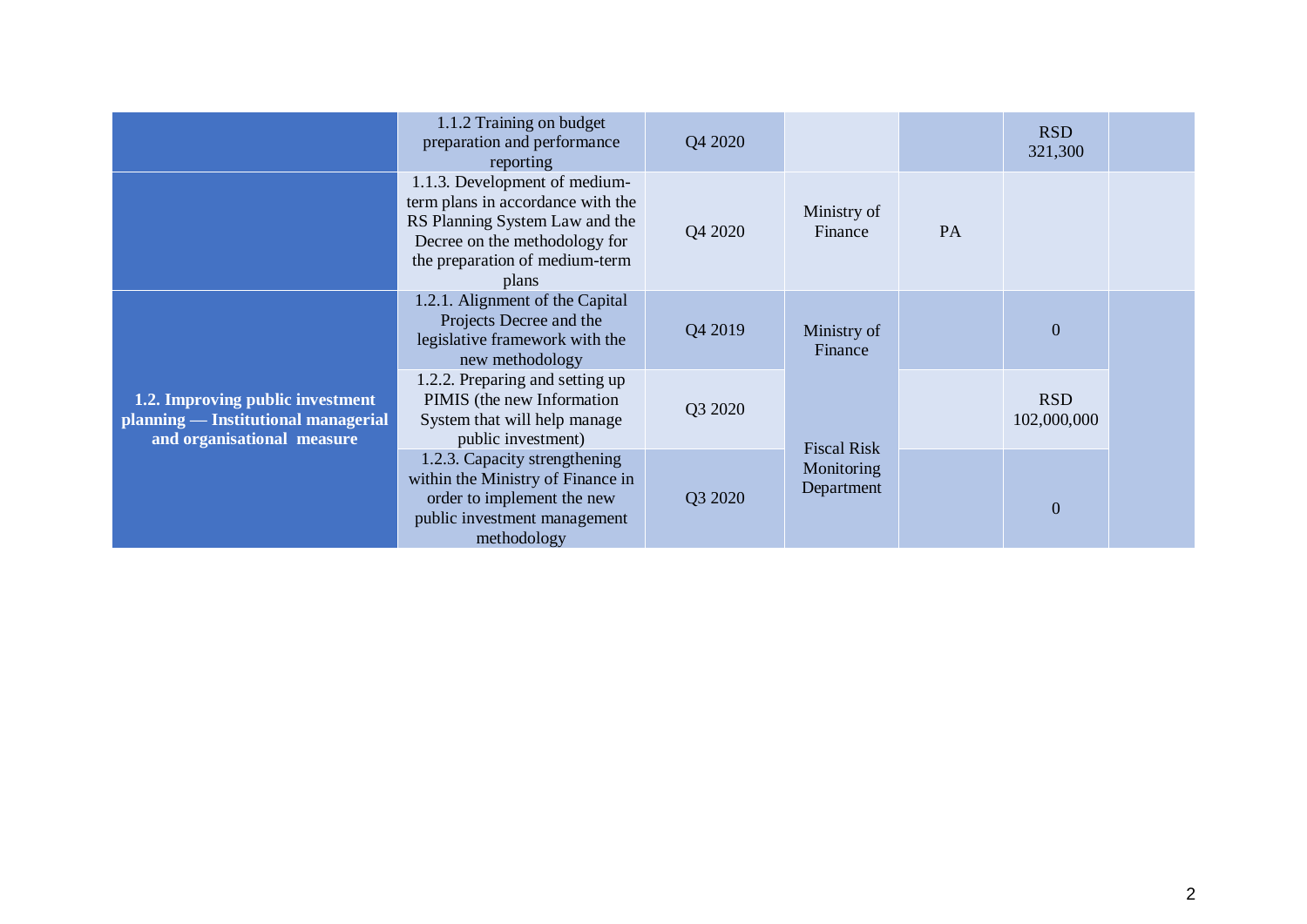|                                                                                                                                                                                                       | PILLAR II: EFFICIENT AND EFFECTIVE BUDGET EXECUTION                                                                                                                                                                   |                |                                                                                                                                                                                        |                                                              |                                  |                            |  |
|-------------------------------------------------------------------------------------------------------------------------------------------------------------------------------------------------------|-----------------------------------------------------------------------------------------------------------------------------------------------------------------------------------------------------------------------|----------------|----------------------------------------------------------------------------------------------------------------------------------------------------------------------------------------|--------------------------------------------------------------|----------------------------------|----------------------------|--|
| <b>Specific objective 2</b>                                                                                                                                                                           |                                                                                                                                                                                                                       |                | Maintaining sufficient liquidity with a view to achieving effective management of public<br>funds through balanced revenue collection, efficient public procurement, and adequate debt |                                                              |                                  |                            |  |
| <b>Outcome indicator</b>                                                                                                                                                                              |                                                                                                                                                                                                                       |                | <b>Baseline value</b>                                                                                                                                                                  | 2019                                                         | 2020                             |                            |  |
| Actual revenues and expenditures of the general government budget<br>annually are in the range of 5% of those projected in the Fiscal<br><b>Strategy</b>                                              |                                                                                                                                                                                                                       |                |                                                                                                                                                                                        | In the range of 5% of those projected in the Fiscal Strategy |                                  |                            |  |
|                                                                                                                                                                                                       |                                                                                                                                                                                                                       | Implementation |                                                                                                                                                                                        |                                                              | <b>Additional costs required</b> |                            |  |
| <b>Measure/Indicator</b>                                                                                                                                                                              | <b>Activity</b>                                                                                                                                                                                                       | deadline       | <b>Lead institution</b>                                                                                                                                                                | <b>Partner institutions</b>                                  | <b>Budget</b>                    | <b>External</b><br>support |  |
| 2.1. Effective revenue<br>collection/Growth in tax<br>revenue collection $(107.41$<br>for 2018, 110.7 for 2019,<br>and 111.8 for 2020)<br>- Institutional<br>managerial and<br>organisational measure | 2.1.1. Strengthening the<br>strategic management<br>and primary functions of<br>the Tax Administration,<br>improving the<br>organisational structure<br>and business processes,<br>improving services to<br>taxpayers | Q4 2020        | <b>Tax Administration</b>                                                                                                                                                              |                                                              | <b>RSD</b><br>44,802,991         |                            |  |
|                                                                                                                                                                                                       | 2.1.2. Improving and<br>simplifying the key<br>functions processes:<br>control, payment, tax<br>police                                                                                                                | Q4 2020        | <b>Tax Administration</b>                                                                                                                                                              |                                                              | <b>RSD</b><br>43,000,000         |                            |  |
|                                                                                                                                                                                                       | 2.1.3. Establishing the<br>Tax Administration's<br>new organisational<br>structure with separate                                                                                                                      | Q3 2019        | <b>Tax Administration</b>                                                                                                                                                              |                                                              | <b>RSD</b><br>226,000,000        |                            |  |

**<sup>1</sup> The baseline value for 2018 is calculated as a collection growth index compared with 2017 and amounts to 107.4; below is the shown collection growth index compared with 2017**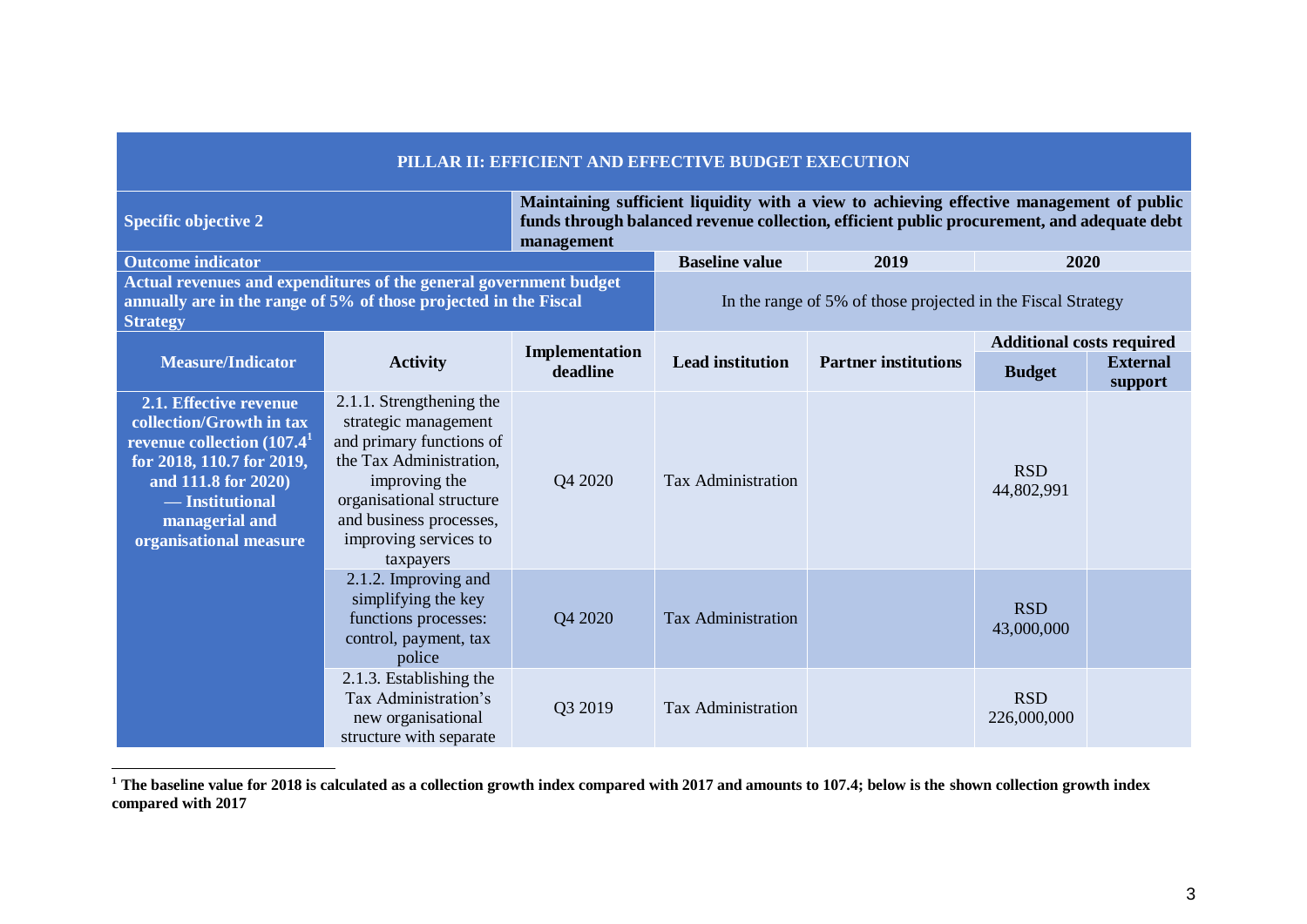|                                                                                                                                                                                                                                        | primary and secondary<br>activities                                                                                                                                             |         |                           |                                        |                                                                      |
|----------------------------------------------------------------------------------------------------------------------------------------------------------------------------------------------------------------------------------------|---------------------------------------------------------------------------------------------------------------------------------------------------------------------------------|---------|---------------------------|----------------------------------------|----------------------------------------------------------------------|
|                                                                                                                                                                                                                                        | 2.1.4. Automatic<br>exchange of information<br>with third parties aimed<br>at improving risk<br>analysis through simpler<br>data analysis                                       | Q4 2020 | <b>Tax Administration</b> |                                        | <b>EUR</b><br>159,091<br>(funds not<br>secured)                      |
| 2.1. Efficient revenue<br>collection/Increasing<br>revenue collection<br>(collected by the Customs<br>Administration) as a % of<br>GDP (11.17 in 2017, 11.27<br>in 2019, to be determined<br>subsequently for 2020)<br>— Institutional | 2.1.5. Establishing the<br>information and<br>communication system<br>related to EU integration<br>(Chapter 16)                                                                 | Q4 2020 | <b>Tax Administration</b> |                                        | To be<br>determined                                                  |
|                                                                                                                                                                                                                                        | 2.1.6. Improving the<br>process for bank<br>guarantees/securing<br>customs debt                                                                                                 | Q4 2020 | Customs<br>Administration | Association of<br><b>Serbian Banks</b> | <b>EUR 78,430</b><br>(funds not<br>secured)                          |
| managerial and<br>organisational measure                                                                                                                                                                                               | 2.1.7. Implementation of<br>the ERIAN system                                                                                                                                    | Q4 2020 | Customs<br>Administration |                                        | <b>EUR 78,430</b><br>(funds not<br>secured)                          |
|                                                                                                                                                                                                                                        | 2.1.8. Improving anti-<br>corruption measures                                                                                                                                   | Q4 2020 | Customs<br>Administration |                                        | To be<br>determined                                                  |
|                                                                                                                                                                                                                                        | 2.1.9. Customs<br>Laboratory<br>modernisation                                                                                                                                   | Q4 2020 | Customs<br>Administration |                                        | <b>EUR</b><br>138,050<br>(funds not<br>secured)                      |
|                                                                                                                                                                                                                                        | 2.1.10. Strengthening<br>the Customs<br>Administration's<br>capacities for proper<br>calculating, accounting,<br>collection, and payment<br>for EU traditional own<br>resources | Q4 2020 | Customs<br>Administration | Ministry of Finance                    | <b>EUR</b><br>117,810<br><b>EUR 78,430</b><br>(funds not<br>secured) |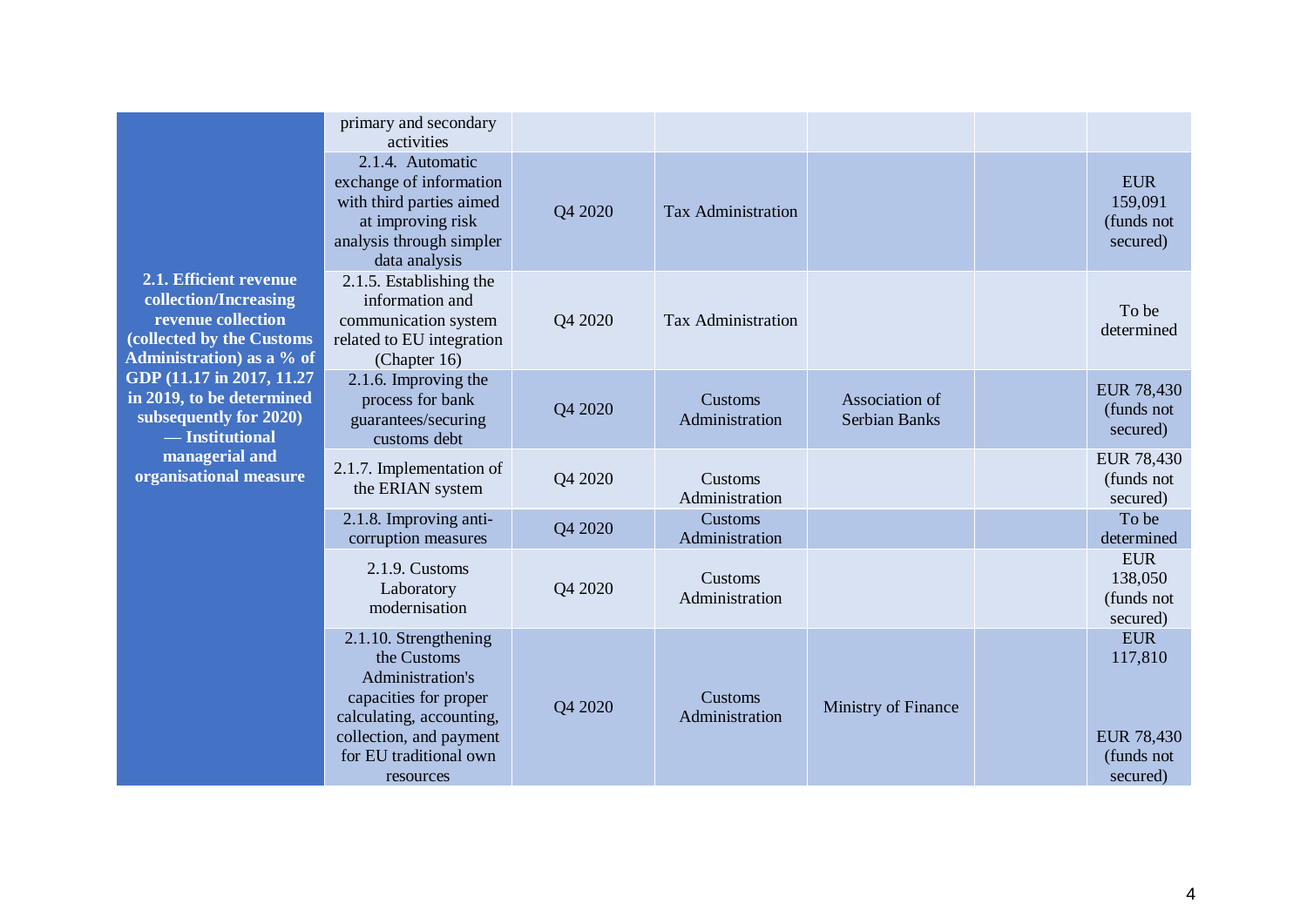| 2.1. Efficient revenue<br>collection — Institutional<br>managerial and<br>organisational measure | 2.1.11. Establishing a<br>uniform system of<br>registers that will<br>integrate all registers<br>and records in order to<br>improve the efficiency<br>of the services provided<br>by the Tobacco<br>Administration | Q4 2020 | Tobacco<br>Administration            | <b>Tax Administration</b><br>Customs<br>Administration<br><b>Serbian Business</b><br><b>Registers Agency</b><br>Ministry of<br>Agriculture, Forestry<br>and Water<br>Management<br>Ministry of Trade,<br>Tourism, and<br>Telecommunications<br>Ministry of Interior<br>Ministry of Health  | <b>RSD</b><br>4,900,000 | <b>EUR</b><br>124,274 |
|--------------------------------------------------------------------------------------------------|--------------------------------------------------------------------------------------------------------------------------------------------------------------------------------------------------------------------|---------|--------------------------------------|--------------------------------------------------------------------------------------------------------------------------------------------------------------------------------------------------------------------------------------------------------------------------------------------|-------------------------|-----------------------|
|                                                                                                  | 2.1.12. Strengthening<br>the Tobacco<br>Administration's HR<br>capacities and those of<br>other partner institutions                                                                                               | Q4 2020 | Tobacco<br>Administration            | <b>Tax Administration</b><br>Customs<br>Administration<br><b>Serbian Business</b><br><b>Registers Agency</b><br>Ministry of<br>Agriculture, Forestry<br>and Water<br>Management;<br>Ministry of Trade,<br>Tourism, and<br>Telecommunications<br>Ministry of Interior<br>Ministry of Health | RSD 417,333             | <b>EUR 8,183</b>      |
|                                                                                                  | 2.1.13. Increasing<br>digital awareness among<br>companies in the<br>tobacco industry                                                                                                                              | Q4 2020 | Tobacco<br>Administration            |                                                                                                                                                                                                                                                                                            | RSD 181,118             |                       |
| 2.2. Effective public debt<br>management/Annual                                                  | 2.2.1. Strengthening the<br>medium-term debt<br>management strategy                                                                                                                                                | Q2 2020 | <b>Public Debt</b><br>Administration | World Bank                                                                                                                                                                                                                                                                                 |                         | EUR 95,000            |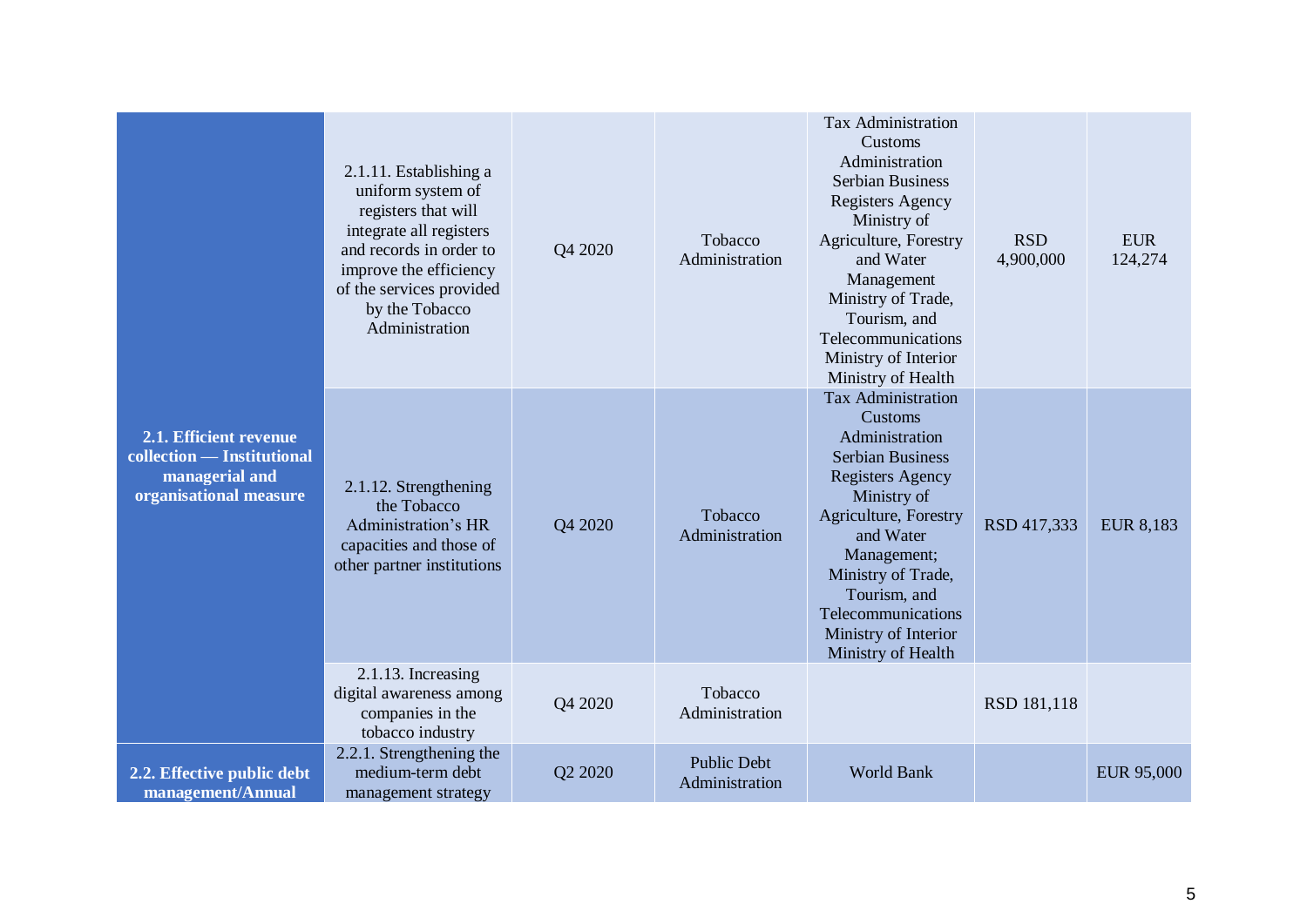| public debt servicing costs<br>(interest payments) as a                                                                | through cost risk<br>analysis                                                                                                                   |         |                                      |                   |                   |
|------------------------------------------------------------------------------------------------------------------------|-------------------------------------------------------------------------------------------------------------------------------------------------|---------|--------------------------------------|-------------------|-------------------|
| % of GDP (baseline value<br>2.7; for $2019 - 2.2$ ; for<br>$2020 - 2.1$<br>Regulatory/institutiona<br>I managerial and | 2.2.2. Introducing the<br>Primary Dealer system<br>and further development<br>of the domestic bond<br>market                                    | Q2 2020 | <b>Public Debt</b><br>Administration | <b>World Bank</b> | <b>EUR 80,000</b> |
| organisational measure                                                                                                 | 2.2.3. Developing IT<br>systems — business<br>intelligence tools and<br>the second stage of<br>development of IT tools<br>for risk analysis     | Q3 2020 | <b>Public Debt</b><br>Administration | <b>World Bank</b> | <b>EUR 80,000</b> |
|                                                                                                                        | 2.2.4. Risk management<br>and control using<br>derivatives                                                                                      | Q3 2020 | <b>Public Debt</b><br>Administration | <b>World Bank</b> | EUR 45,000        |
|                                                                                                                        | 2.3.1. Adoption of<br>secondary legislation<br>that result from the new<br><b>Public Procurement Law</b><br>in accordance with EU<br>directives | Q4 2020 | <b>Public Procurement</b><br>Office  |                   | EUR 88,037        |
| 2.3. Improved public<br>procurement<br>system/Shortening of<br>average number of days<br>for the procurement           | 2.3.2. Preparation and<br>publication of<br>standardised formats for<br>publishing public<br>procurement notices                                | Q4 2020 | <b>Public Procurement</b><br>Office  |                   | EUR 24,661        |
| procedure (baseline value<br>$65^2$ ; for 2018 — -65, for<br>$2020 - -61$<br>- Regulatory measure                      | 2.3.3. Preparation and<br>publication of<br>standardised models of<br>tender documentation                                                      | Q4 2020 | <b>Public Procurement</b><br>Office  |                   | EUR 17,719        |
|                                                                                                                        | 2.3.4. Preparation and<br>publication of                                                                                                        | Q3 2019 | <b>Public Procurement</b><br>Office  |                   | EUR 12,979        |

<sup>&</sup>lt;sup>2</sup> According to the annual public procurement report for the first six months of 2018, the average duration of open-ended procurement procedures is 62 days.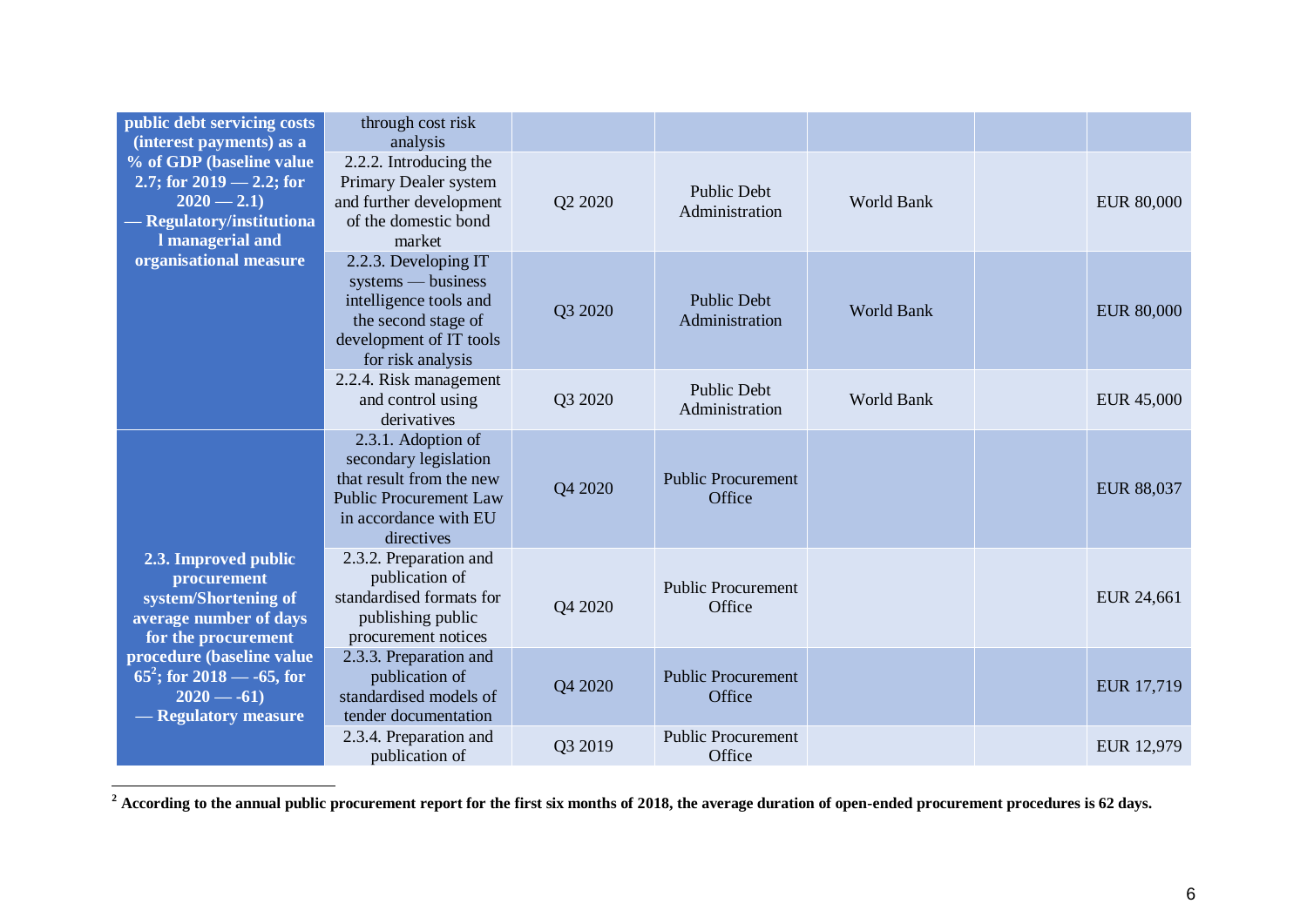| <b>Framework Agreements</b><br>(3 procurement subjects)                                                            |         |                                     |                                                                                  |            |
|--------------------------------------------------------------------------------------------------------------------|---------|-------------------------------------|----------------------------------------------------------------------------------|------------|
| 2.3.5. Preparation and<br>adoption of the Public<br>Procurement System<br><b>Development Strategy</b><br>2019-2023 | Q4 2019 | <b>Public Procurement</b><br>Office | Stakeholders within<br>state administration<br>Non-governmental<br>organisations | EUR 49,376 |
| 2.3.6. Preparation and<br>adoption of the<br>Guidelines for<br>improving green public<br>procurement               | Q4 2019 | <b>Public Procurement</b><br>Office |                                                                                  | EUR 9,479  |
|                                                                                                                    |         |                                     |                                                                                  |            |

| PILLAR III: EFFECTIVE FINANCIAL CONTROL |                                                                                                                                                                                                   |  |  |  |  |  |  |
|-----------------------------------------|---------------------------------------------------------------------------------------------------------------------------------------------------------------------------------------------------|--|--|--|--|--|--|
| <b>Specific objective 3</b>             | Improved financial management and control and internal audit systems in accordance with<br>international standards and principles <sup>3</sup> with a view to supporting the EU accession process |  |  |  |  |  |  |
| <b>Specific objective 4</b>             | Effective financial control of EU funds with a view to meeting the criteria of full EU<br>membership                                                                                              |  |  |  |  |  |  |
| Specific objective 5                    | <b>Effective financial control of the Republic of Serbia's budget</b>                                                                                                                             |  |  |  |  |  |  |

3 INTOSAI for IA and COSO for FMC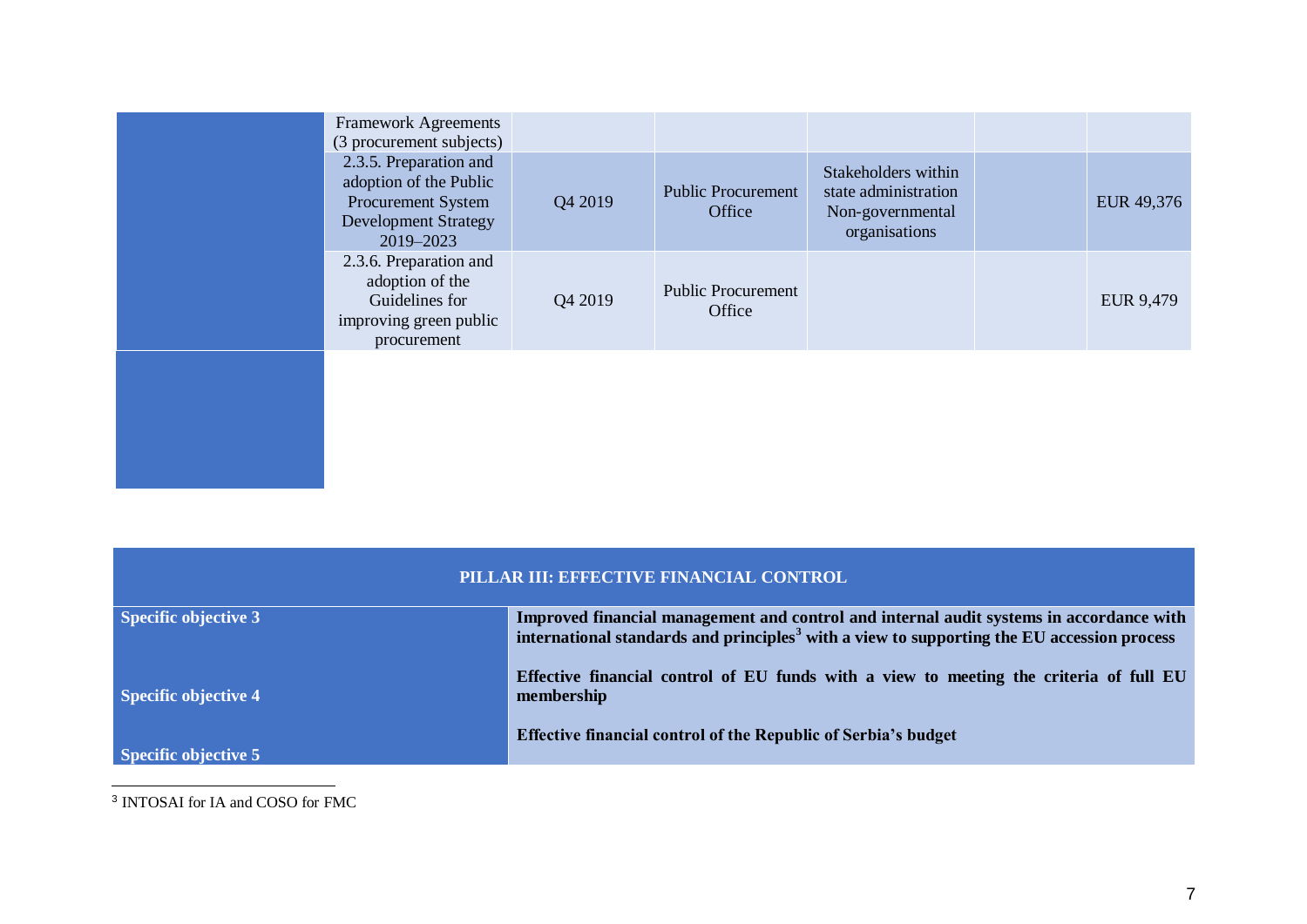| <b>Outcome indicator</b>                                                                                                                    |                                                                                                                                                                                     |                                                                  | <b>Baseline value</b>                | 2019                                                                  | 2020                                                               |                            |
|---------------------------------------------------------------------------------------------------------------------------------------------|-------------------------------------------------------------------------------------------------------------------------------------------------------------------------------------|------------------------------------------------------------------|--------------------------------------|-----------------------------------------------------------------------|--------------------------------------------------------------------|----------------------------|
| Increased number of reviews of the quality of<br>performance in financial management and control<br>and internal audit organised by the CHU |                                                                                                                                                                                     | $6$ for internal audit+0 for financial<br>management and control |                                      | 10 for internal<br>audit+2 for financial<br>management and<br>control | 12 for internal audit+3 for<br>financial management and<br>control |                            |
|                                                                                                                                             | <b>Number of Management Declarations confirmed</b>                                                                                                                                  |                                                                  | 12                                   | 16                                                                    | 17                                                                 |                            |
| Number of EC audit findings compared with                                                                                                   | number of implemented audit recommendations                                                                                                                                         |                                                                  | 5                                    | 6                                                                     | $\overline{4}$                                                     |                            |
| Increase of number of completed inspection<br>controls                                                                                      |                                                                                                                                                                                     |                                                                  | 25                                   | $+5%$                                                                 | $+5%$                                                              |                            |
|                                                                                                                                             |                                                                                                                                                                                     |                                                                  |                                      |                                                                       | <b>Additional costs required</b>                                   |                            |
| <b>Measure/Indicator</b>                                                                                                                    | <b>Activity</b>                                                                                                                                                                     | Implementation<br>deadline                                       | <b>Lead institution</b>              | <b>Partner institutions</b>                                           | <b>Budget</b>                                                      | <b>External</b><br>support |
| 3.1. Improved                                                                                                                               | 3.1.1. Introducing quality<br>control in financial<br>management and improving<br>the reviewing of the quality<br>of internal audit of public<br>funds beneficiaries                | Q4 2020                                                          | Central<br>Harmonization Unit        |                                                                       | $\Omega$                                                           | $\mathbf{0}$               |
| implementation of<br>financial<br>management and<br>control and further<br>development of the<br>internal audit<br>function in              | 3.1.2. Preparing irregularity<br>management guidelines for<br>all public funds beneficiaries<br>that would enable them to<br>create their own irregularity<br>management procedures | Q4 2020                                                          | Central<br><b>Harmonization Unit</b> |                                                                       | $\theta$                                                           | $\overline{0}$             |
| accordance with<br><b>international</b>                                                                                                     | 3.1.3. Improving the quality<br>of the consolidated Annual                                                                                                                          | Q3 2019                                                          | Central<br>Harmonization Unit        | <b>State Audit</b><br>Institution                                     | $\Omega$                                                           | 0 <sup>4</sup>             |

<sup>4</sup> Activities will be delivered within existing capacities and resources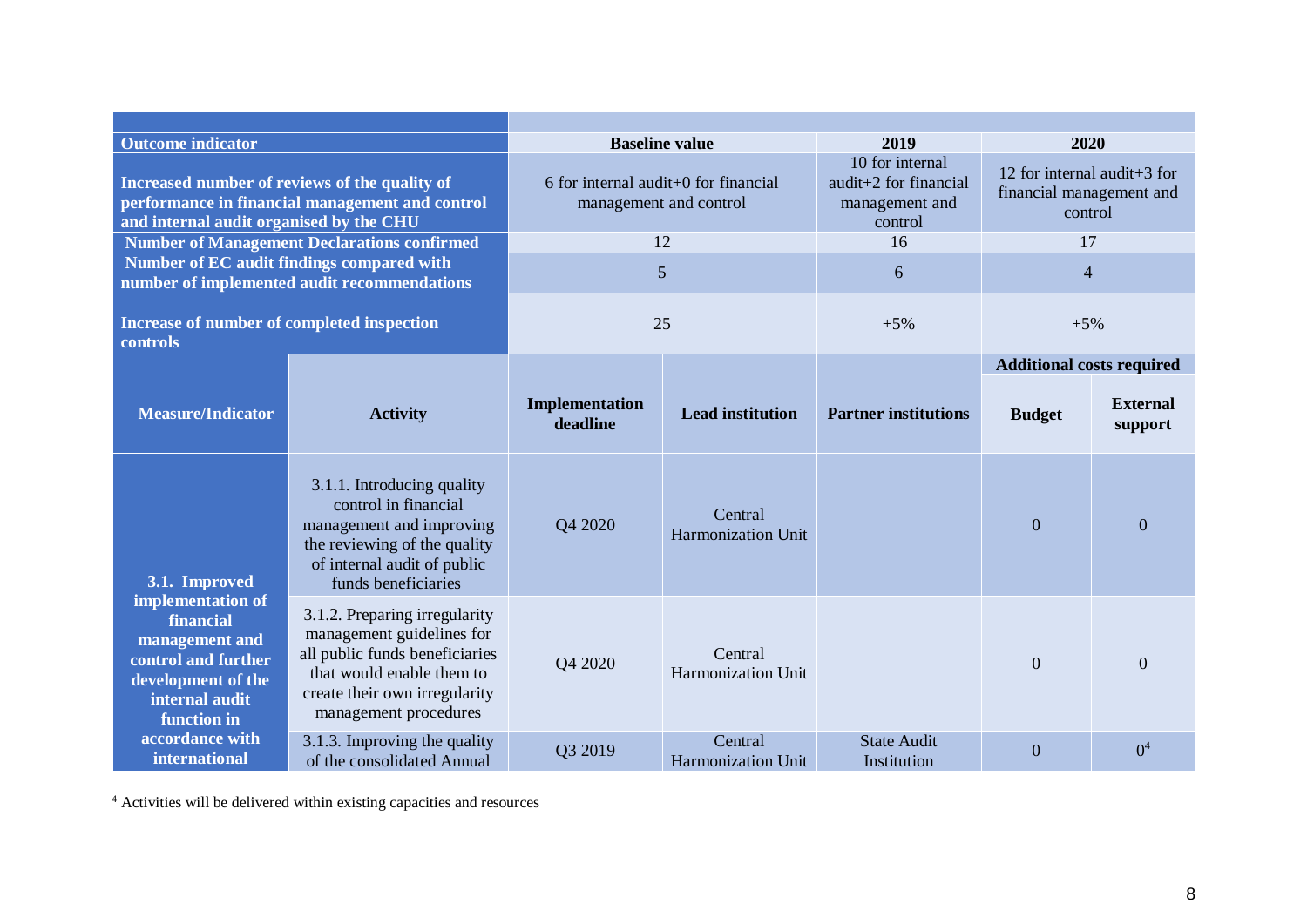| standards and<br>principles                                                                                                                                                                                                                                                                                                                                                        | Report, taking into<br>consideration SAI reports<br>and recommendations on<br>internal audit and financial<br>management and control                                  |         |                                                                                     |                                                                                                                                                                                                                                            |                          |                   |
|------------------------------------------------------------------------------------------------------------------------------------------------------------------------------------------------------------------------------------------------------------------------------------------------------------------------------------------------------------------------------------|-----------------------------------------------------------------------------------------------------------------------------------------------------------------------|---------|-------------------------------------------------------------------------------------|--------------------------------------------------------------------------------------------------------------------------------------------------------------------------------------------------------------------------------------------|--------------------------|-------------------|
| 3.2. Strengthened<br>legislative framework<br>for establishing the<br>basis for building the<br><b>Office's institutional</b><br>and administrative<br>capacities that enable<br>effective audit of the<br><b>EU</b> funds control<br>system/Current<br>number of<br>employees/required<br>number of employees<br>to carry out tasks in<br>line with the scope of<br>work analysis | 3.2.1. Strengthening the<br>legislative framework for the<br>reinstitutionalisation of the<br>Office $\_\$ adopting and<br>implementing the new legal<br><b>basis</b> | Q4 2020 | Governmental<br>Audit Office of EU<br>Funds, Ministry of<br>European<br>Integration | Ministry of Finance<br>Ministry of State<br>Administration and<br>Local Self-<br>Government;<br>Ministry of Justice<br>Republic Secretariat<br>for Legislation<br><b>Public Policy</b><br>Secretariat<br><b>State Audit</b><br>Institution | <b>RSD</b><br>30,800,000 | <b>EUR 59,680</b> |
|                                                                                                                                                                                                                                                                                                                                                                                    | 3.2.2. Developing a staff<br>retention policy to secure<br>that the Office has adequate<br>and stable administrative<br>capacities                                    | Q4 2020 | <b>HR</b> Management<br>Service                                                     | Governmental Audit<br>Office of EU Funds<br>Ministry of Finance                                                                                                                                                                            |                          | <b>EUR 9,000</b>  |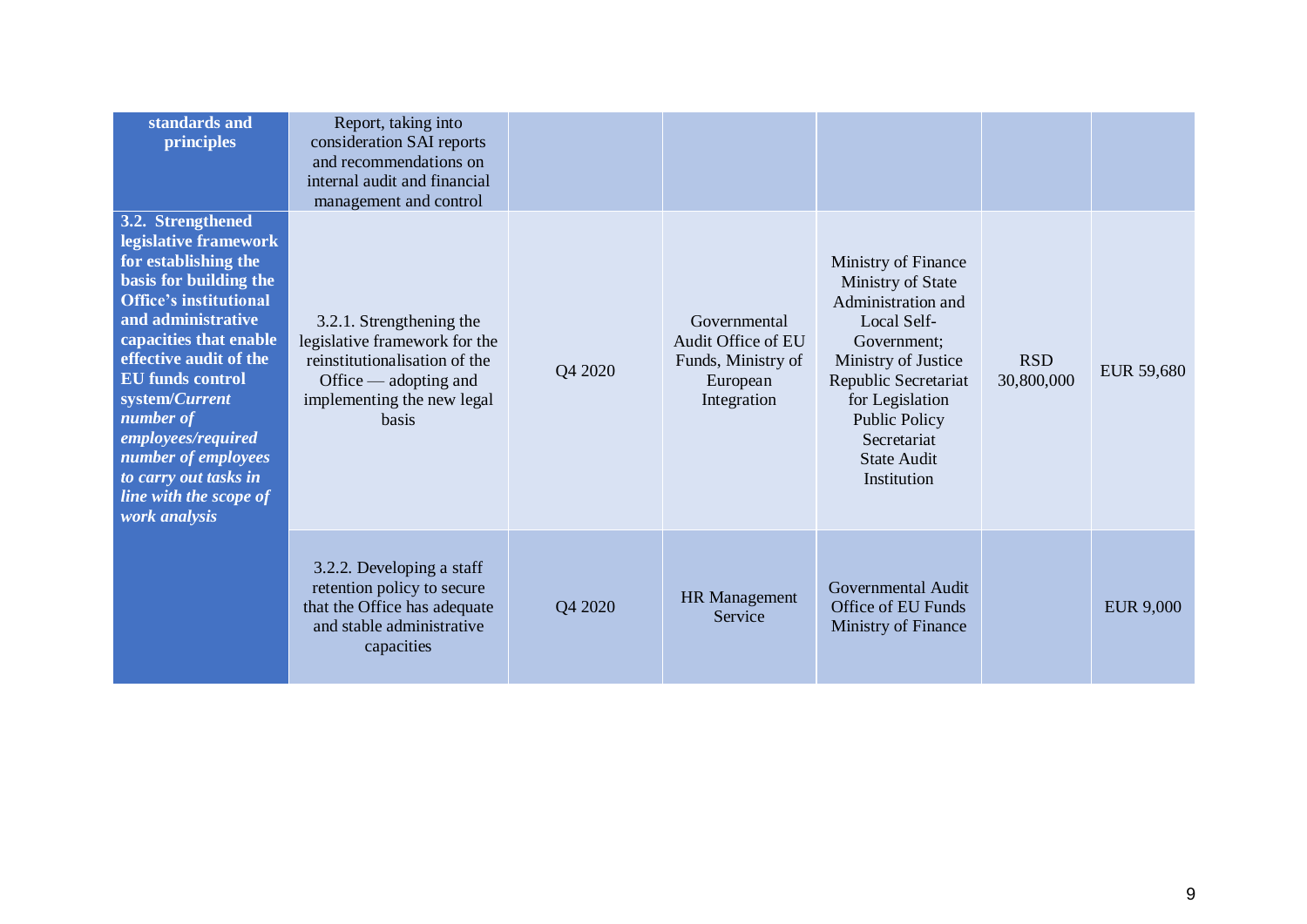| 3.3. Developed<br>mechanism and<br>strengthened<br>capacities for recovery<br>of funds aimed at<br>protecting the $E U's$<br>financial interests /<br><b>Amount of recovered</b><br>funds over a given<br>period / amount of<br>funds due for recovery<br>in the same period $*$<br>100 - Institutional<br>managerial and<br>organisational<br>measure | 3.3.1. Comprehensive<br>analysis of the area of funds<br>recovery (including the<br>legislative and institutional<br>frameworks), identifying<br>deficiencies, proposing<br>improvements, and best<br>practices and testing best<br>practice models and applying<br>models through hands-on<br>training | Q4 2020 | <b>EU</b> Funds<br>Management<br>Department                                                                                  |  | <b>EUR 78,750</b> |
|--------------------------------------------------------------------------------------------------------------------------------------------------------------------------------------------------------------------------------------------------------------------------------------------------------------------------------------------------------|---------------------------------------------------------------------------------------------------------------------------------------------------------------------------------------------------------------------------------------------------------------------------------------------------------|---------|------------------------------------------------------------------------------------------------------------------------------|--|-------------------|
|                                                                                                                                                                                                                                                                                                                                                        | 3.3.2. Increasing the<br>capacities of structures<br>responsible for EU funds for<br>managing irregularities<br>through advanced training                                                                                                                                                               | Q4 2020 | <b>EU</b> Funds<br>Management<br>Department                                                                                  |  | <b>EUR 30,000</b> |
|                                                                                                                                                                                                                                                                                                                                                        | 3.3.3. Development of<br>methodology for managing<br>risks of irregularities and<br>fraud                                                                                                                                                                                                               | Q4 2019 | Anti-Fraud<br>Coordination<br>Service for<br>combating<br>irregularities and<br>fraud in dealing<br>with EU funds<br>(AFCOS) |  | <b>EUR 25,500</b> |
|                                                                                                                                                                                                                                                                                                                                                        |                                                                                                                                                                                                                                                                                                         | Q3 2019 | <b>Budget Inspection</b>                                                                                                     |  | <b>EUR 21,900</b> |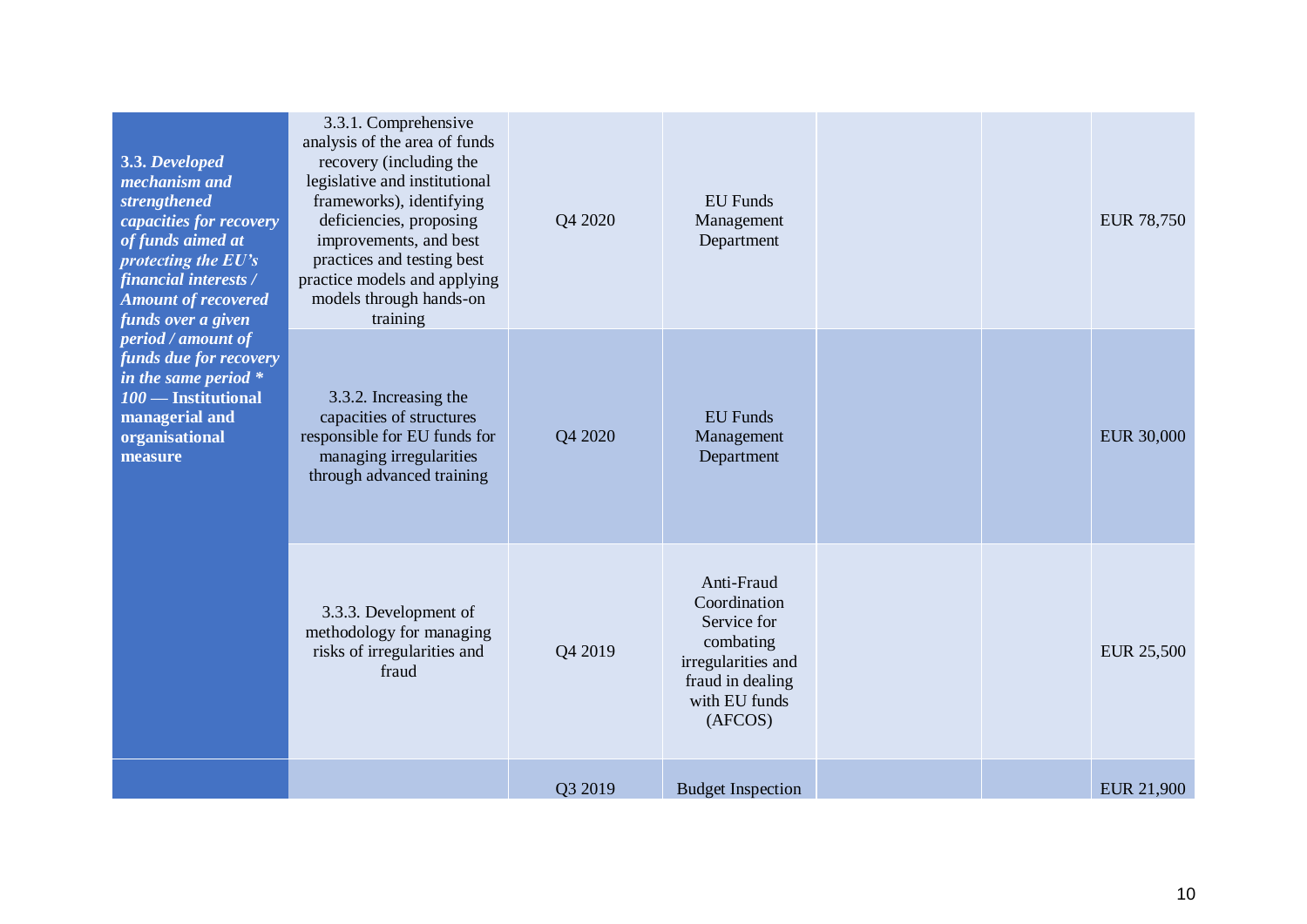| 3.4. Strengthened<br>institutional capacities<br>of the budget inspection                                         | 3.4.1. Development of the<br><b>Budget Inspection</b><br>Methodology                                                                                                          |                     |                          |                                                                 |                  |
|-------------------------------------------------------------------------------------------------------------------|-------------------------------------------------------------------------------------------------------------------------------------------------------------------------------|---------------------|--------------------------|-----------------------------------------------------------------|------------------|
| for the protection of the<br><b>Republic of Serbia's</b><br>financial interests / %<br><i>increase in trained</i> | 3.4.2. Development of the<br>Training Programme for<br>budget inspectors                                                                                                      | O <sub>3</sub> 2019 | <b>Budget Inspection</b> |                                                                 | <b>EUR 5,000</b> |
| <i>budget inspectors (b.v.</i><br>40%, c.v. 2019 60%, c.v.<br>2020 80%)                                           | 3.4.3. Conducting training in<br>accordance with the Training<br>Programme                                                                                                    | Q4 2019             | <b>Budget Inspection</b> |                                                                 | <b>EUR 3,850</b> |
| — Institutional<br>managerial and<br>organisational<br>measure                                                    | 3.4.4. Preparation and<br>adoption of the Planning<br>Document and<br>accompanying Action Plan<br>for the Development of the<br>Budget Inspection for the<br>period 2020-2025 | Q1 2020             | <b>Budget Inspection</b> | <b>Planning Document</b><br>Development<br><b>Working Group</b> | EUR 12,600       |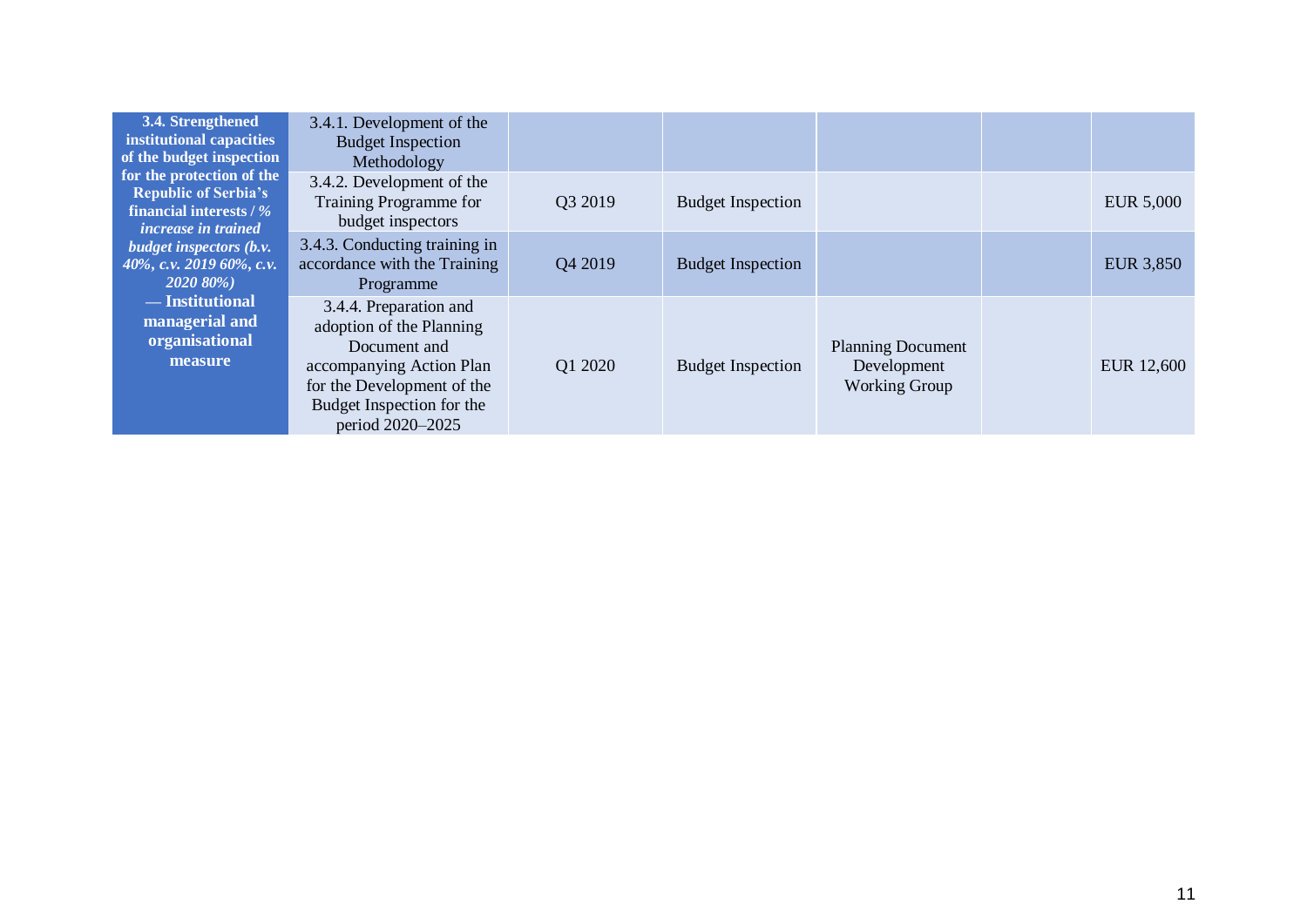| PILLAR IV: PUBLIC SECTOR ACCOUNTING                                                                                                                                    |                                                                                                                                                                                                                                                                                                                                                                                              |                       |                                                              |                            |                                  |                            |  |  |
|------------------------------------------------------------------------------------------------------------------------------------------------------------------------|----------------------------------------------------------------------------------------------------------------------------------------------------------------------------------------------------------------------------------------------------------------------------------------------------------------------------------------------------------------------------------------------|-----------------------|--------------------------------------------------------------|----------------------------|----------------------------------|----------------------------|--|--|
| <b>Specific objective 6</b>                                                                                                                                            |                                                                                                                                                                                                                                                                                                                                                                                              |                       | Improved existing accounting capacities in the public sector |                            |                                  |                            |  |  |
| <b>Outcome indicator</b>                                                                                                                                               |                                                                                                                                                                                                                                                                                                                                                                                              | <b>Baseline value</b> | 2019                                                         | 2020                       |                                  |                            |  |  |
| Share of public sector accountants involved in the certification programme <sup>5</sup>                                                                                |                                                                                                                                                                                                                                                                                                                                                                                              |                       | 8%                                                           | 38%                        | 69%                              |                            |  |  |
|                                                                                                                                                                        |                                                                                                                                                                                                                                                                                                                                                                                              | <b>Deadline</b>       | <b>Lead institution</b>                                      | <b>Partner institution</b> | <b>Additional costs required</b> |                            |  |  |
| <b>Measure</b>                                                                                                                                                         | <b>Activity</b>                                                                                                                                                                                                                                                                                                                                                                              |                       |                                                              |                            | <b>Budget</b>                    | <b>External</b><br>support |  |  |
| 4. Strengthened<br>accounting capacities<br>through certification,<br>training, and additional<br>analysis — Institutional<br>managerial and<br>organisational measure | 4.1.1. Comparative analysis<br>with countries in the region<br>that have already<br>transitioned to accrual<br>accounting, as well as<br>analysis of options, risks,<br>costs, etc. (cost-benefit<br>analysis) pertaining to the<br>reform of the accounting<br>system and the application<br>of international accounting<br>standards for the public<br>sector in the Republic of<br>Serbia | Q4 2020               | Treasury<br>Administration                                   |                            | <b>RSD</b><br>20,000,000         |                            |  |  |

## <sup>5</sup> According to the territorial and institutional principles, 200 accountants were selected from the total number of public sector accountants for recruitment in the training programme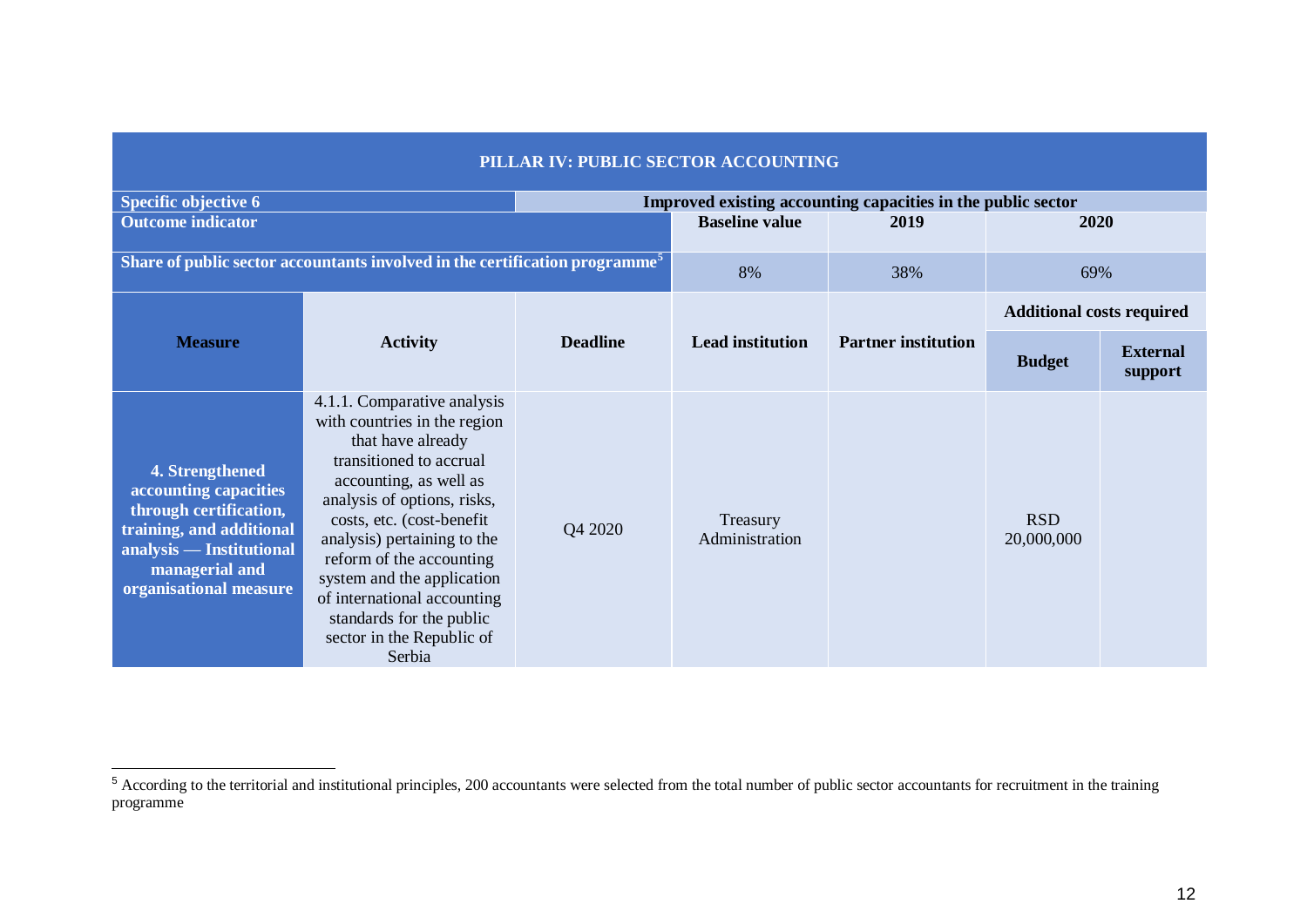| 4.1.2. Implementing<br>training courses in order to<br>continue to develop<br>capacities in the accounting<br>sector | Q4 2020 | Treasury<br>Administration |  | <b>EUR</b><br>120,000 |
|----------------------------------------------------------------------------------------------------------------------|---------|----------------------------|--|-----------------------|
| 4.1.3. Certification of<br>public sector accountants                                                                 | Q4 2020 | Treasury<br>Administration |  | <b>EUR</b><br>219,000 |
|                                                                                                                      |         |                            |  |                       |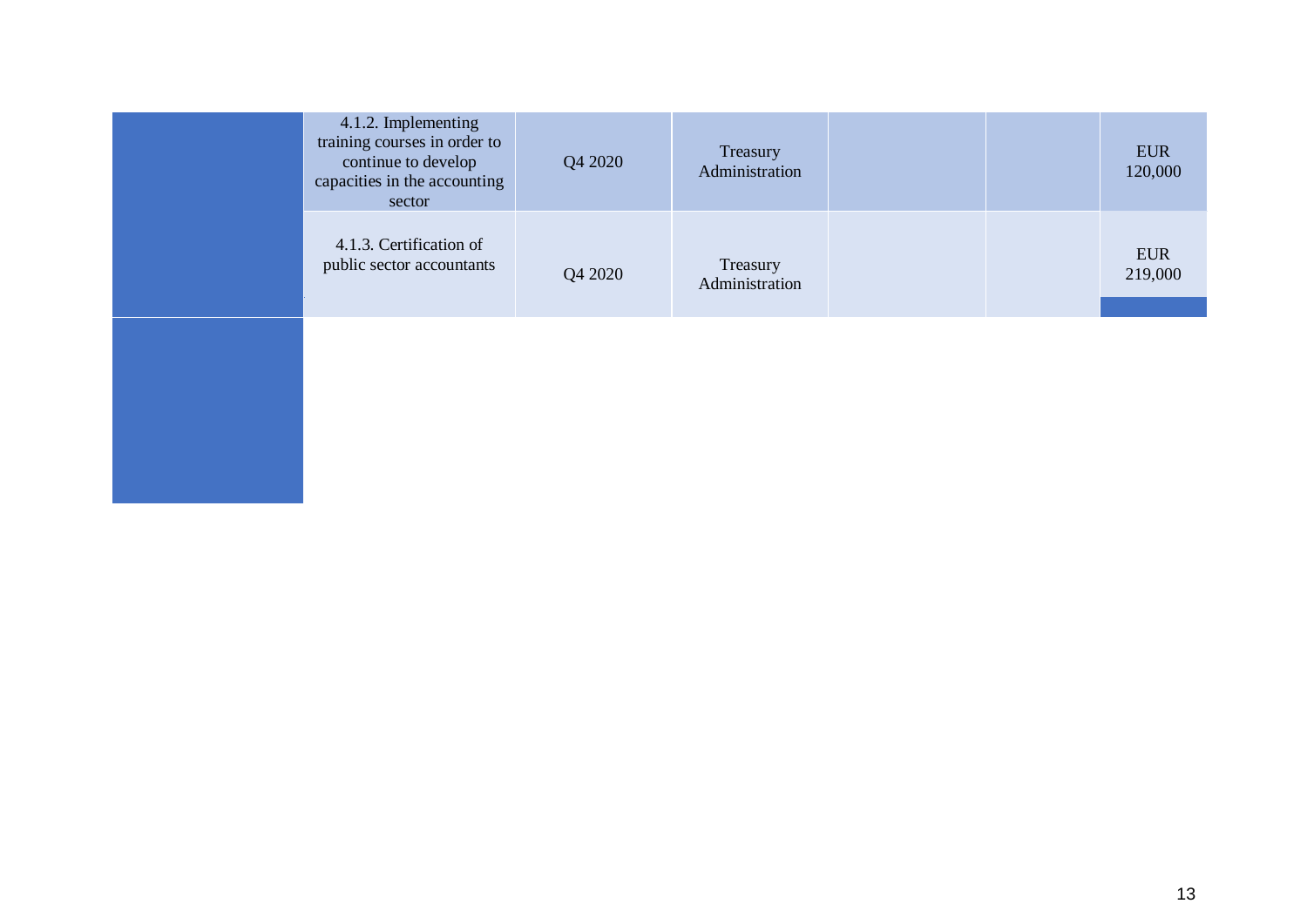| PILLAR V: EXTERNAL CONTROL OF PUBLIC FINANCES                                                                             |                                                                                                                        |                             |                                                                                                 |                                |                                     |                                                            |  |  |
|---------------------------------------------------------------------------------------------------------------------------|------------------------------------------------------------------------------------------------------------------------|-----------------------------|-------------------------------------------------------------------------------------------------|--------------------------------|-------------------------------------|------------------------------------------------------------|--|--|
| <b>Specific objective 7</b>                                                                                               |                                                                                                                        |                             | Improved management of public funds in a responsible, cost-effective, efficient, effective, and |                                |                                     |                                                            |  |  |
| transparent manner                                                                                                        |                                                                                                                        |                             |                                                                                                 |                                |                                     |                                                            |  |  |
| <b>Outcome indicator</b>                                                                                                  |                                                                                                                        |                             | <b>Baseline value</b>                                                                           | 2019                           | 2020                                |                                                            |  |  |
| Share of the SAI's audit recommendations adopted by audited<br>entities                                                   |                                                                                                                        |                             | 73% <sup>6</sup>                                                                                | 74%                            | 75%                                 |                                                            |  |  |
| <b>Measure/Indicator</b>                                                                                                  | <b>Activity</b>                                                                                                        | Implementati<br>on deadline |                                                                                                 |                                | <b>Additional costs</b><br>required |                                                            |  |  |
|                                                                                                                           |                                                                                                                        |                             | <b>Lead institution</b>                                                                         | <b>Partner</b><br>institutions | <b>Budget</b>                       | <b>External</b><br>support                                 |  |  |
| 5.1. Improving the scope<br>and quality of external<br>audits / Increasing<br>performance audits<br>(baseline value 2018) | 5.1.1. Strengthening<br>external audit through<br>continuous improvement<br>of auditing and HR<br>management processes | Q4 2020                     | <b>State Audit Institution</b>                                                                  |                                | $\overline{0}$                      | EUR395,79<br>6<br>(EUR<br>98,048;<br>funds not<br>secured) |  |  |

 $6$  The baseline value for the performance indicator was taken from the 2018 State Audit Institution's Performance Report and pertains to the percentage of recommendations presented to audited entities in 2017 that were implemented in 2018